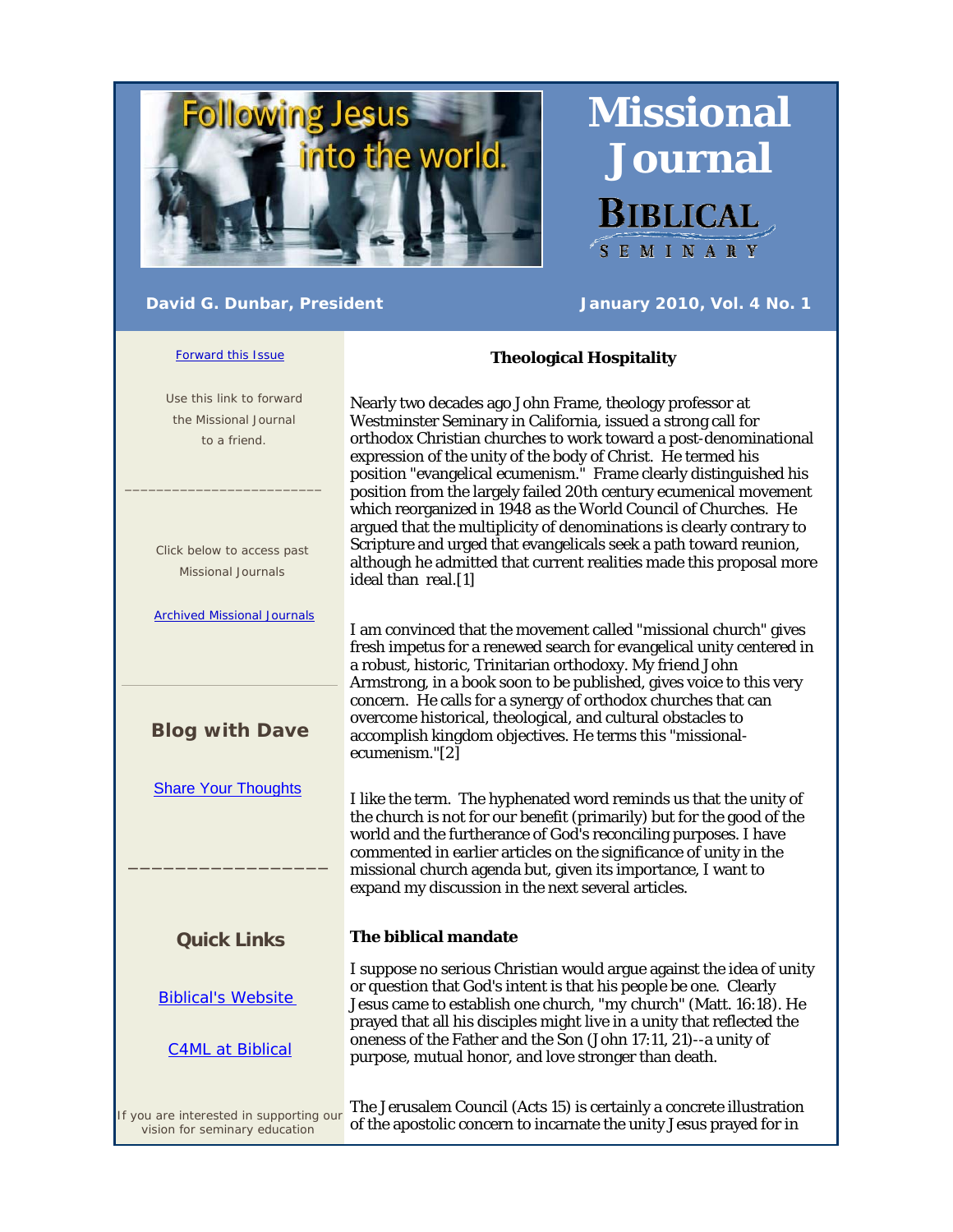| click below<br><b>Institutional Advancement</b><br><b>Planned Giving</b> | the challenging circumstances of Jew-Gentile interaction in the<br>early days of the church. The decision of the apostles and elders was<br>a compromise that respected Jewish sensibilities while at the same<br>time welcoming Gentiles into the community but not requiring<br>them to behave like Jews.                                                                                                                                                                                                                                                                                                                                                                                                                                                                                                                                                                     |
|--------------------------------------------------------------------------|---------------------------------------------------------------------------------------------------------------------------------------------------------------------------------------------------------------------------------------------------------------------------------------------------------------------------------------------------------------------------------------------------------------------------------------------------------------------------------------------------------------------------------------------------------------------------------------------------------------------------------------------------------------------------------------------------------------------------------------------------------------------------------------------------------------------------------------------------------------------------------|
| copyright © 2009 David G. Dunbar                                         | At a later point Paul admonishes the Roman Christians to "accept"<br>one another, then, [weak and strong, Jew and Gentile] "just as<br>Christ accepted you, in order to bring praise to God" (Romans 15:7)<br>To the Ephesian believers he explains that Jesus by his death has<br>destroyed the barrier of hostility between Jew and Gentile with the<br>purpose of creating in himself "one new man out of the two" (Eph.<br>2:14-15). Therefore, they are to "make every effort to keep the unity<br>of the Spirit through the bond of peace" (Eph. 4:3). They are not to<br>create the unity but recognize its existence in practical ways:<br>"There is one body and one Spirit--just as you were called to one<br>hope when you were called--one Lord, one faith, one baptism; one<br>God and Father of all, who is over all and through all and in all"<br>(Eph. 4:3-5). |
|                                                                          | Of course there are many other texts that exhort Christians to be<br>like-minded, to forgive one another's faults, to seek reconciliation,<br>to love one another sincerely, etc. An obvious fact is that we have<br>not done this very well, and the history of denominational<br>proliferation is largely a testimony to our failure to keep the unity of<br>the Spirit. This is troubling in itself.                                                                                                                                                                                                                                                                                                                                                                                                                                                                         |
|                                                                          | But another problem compounds our failure, and that is our<br>disturbing tendency to <i>minimize</i> our factiousness. Unfortunately it<br>is often those claiming alliegance to Scripture who are the most<br>defensive about our bad record of Christian unity. The argument<br>goes something like this: "Yes it is true that the Bible instructs us to<br>pursue unity, but unity must be based on commitment to the truth.<br>When truth is compromised there can be no unity. Isn't this the<br>point of Galatians 1:6-9 where Paul pronounces a curse against<br>those who would proclaim a different gospel?"                                                                                                                                                                                                                                                           |
|                                                                          | Not only in Paul's day but throughout the history of the church<br>there have been distortions of truth so egregious as to fall under the<br>apostle's category of "a different gospel." However, the majority of<br>situations in which appeal is made to Paul's statement do not really<br>deal with issues of that magnitude. As I noted in a previous issue of<br>this journal, [3] there is a combative style of orthodoxy which<br>destroys the peace of the church by magnifying theological<br>differences out of all proportion to their importance--the<br>mountains-out-of-molehills syndrome.                                                                                                                                                                                                                                                                       |
|                                                                          | This is the disease of <i>sectarianism</i> . John Armstrong writes, "The<br>word implies mutual exclusivity, and exclusivity thrives where<br>people and groups believe that they have a superior claim to truth."<br>He warns that "when we follow this road for a long time, a knock on<br>the door of our souls may well demontrate that no one is home.<br>Our lives will have become filled with arguments, and our souls will<br>be profoundly emptied of Christ's love."[4]                                                                                                                                                                                                                                                                                                                                                                                              |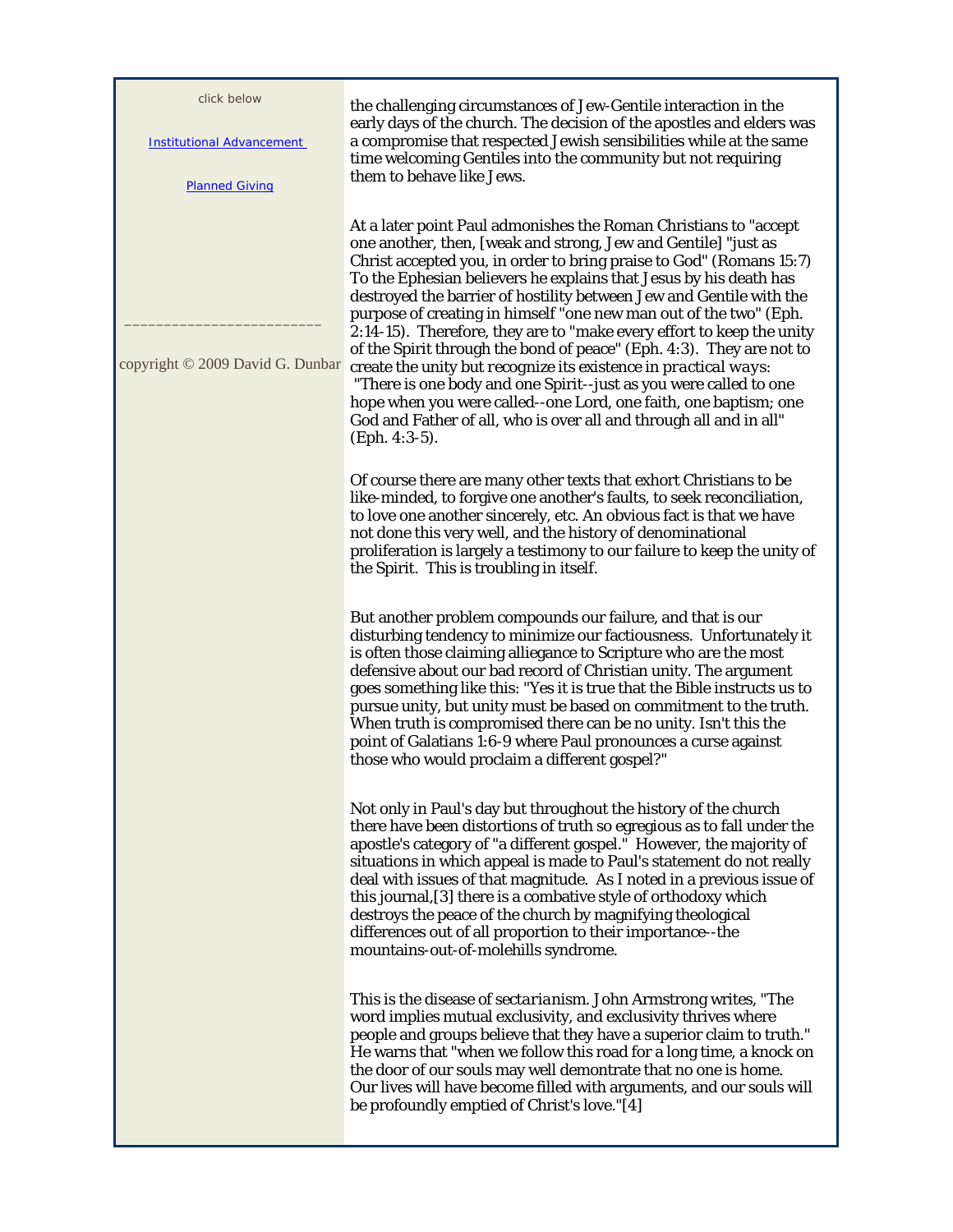Is this not an accurate diagnosis of the malaise afflicting many parts of the church in our day? We live in a society torn by culture wars, partisan politics, and an epidemic of litigation. This atmosphere is parallelled in the American church. Relationships among God's people often feel like the feuding of the Hatfields and the McCoys.

### **Theological hospitality**

The biblical exhortation to hospitality provides helpful imagery when thinking about the pursuit of unity. Christian hospitality is rooted in the character of God who welcomes us into his family through Christ. Various texts encourage believers to extend that same hospitality to one another and to the stranger in their midst (Romans 12:3; Heb. 13:2; 1 Peter 4:9). This was a virtue already commended in the Old Testament.

Denver Seminary professor David Buschart uses this image as a guide for exploring eight different families or theological traditions within Protestantism.[5] Theological hospitality is the practice of welcoming other Christians whose understanding of Scripture and theology may seem strange or challenging to us. This welcome is appropriate, says Buschart, in light of the ontological reality of the church's *present* unity in Christ and the assurance of *complete* unity at the return of Christ. Thus his examination of each tradition (Lutheran, Reformed, Anabaptist, Pentecostal, etc.) is an exercise in careful listening and friendly (but fair) evaluation.

He makes it clear that the practice of theological hospitality is not a strategy of theological minimalism: "The pursuit of a fuller manifestation of Christian unity should not consist in the attempt to create a generic church (or, ironically, many generic churches). Christian unity consists not in a generic homogeneity, but in a unity that embraces incarnated particularities. The summons to ecclesiotheological hospitality does not consist in, for example, calling upon Dispensationalists to abandon their basic theological commitments and affirm ones that they do not see in Scripture in order to enter into some form of organizational identification with Pentecostals."[6]

We should understand, therefore, that commitment to a particular theological position or tradition is not in itself a hindrance to the faithful practice of hospitality. A crucial determinant is attitude. Do we see our tradition as a *fortress* (to be defended against the enemy!) or as a *home* (in which to welcome friends)? The latter requires us to practice humility, and this "entails admitting that one's theology is neither complete nor free of errors.... Such fallibility is often acknowledged, at least in principle, but theological hospitality requires acting upon this humility."[7]

Precisely! As in every area of the Christian life, it is easier to talk a good game than play a good game. Missional-ecumenism is the call to begin playing a better game.

\*\*\*\*\*\*\*\*\*\*\*\*\*\*\*\*\*\*